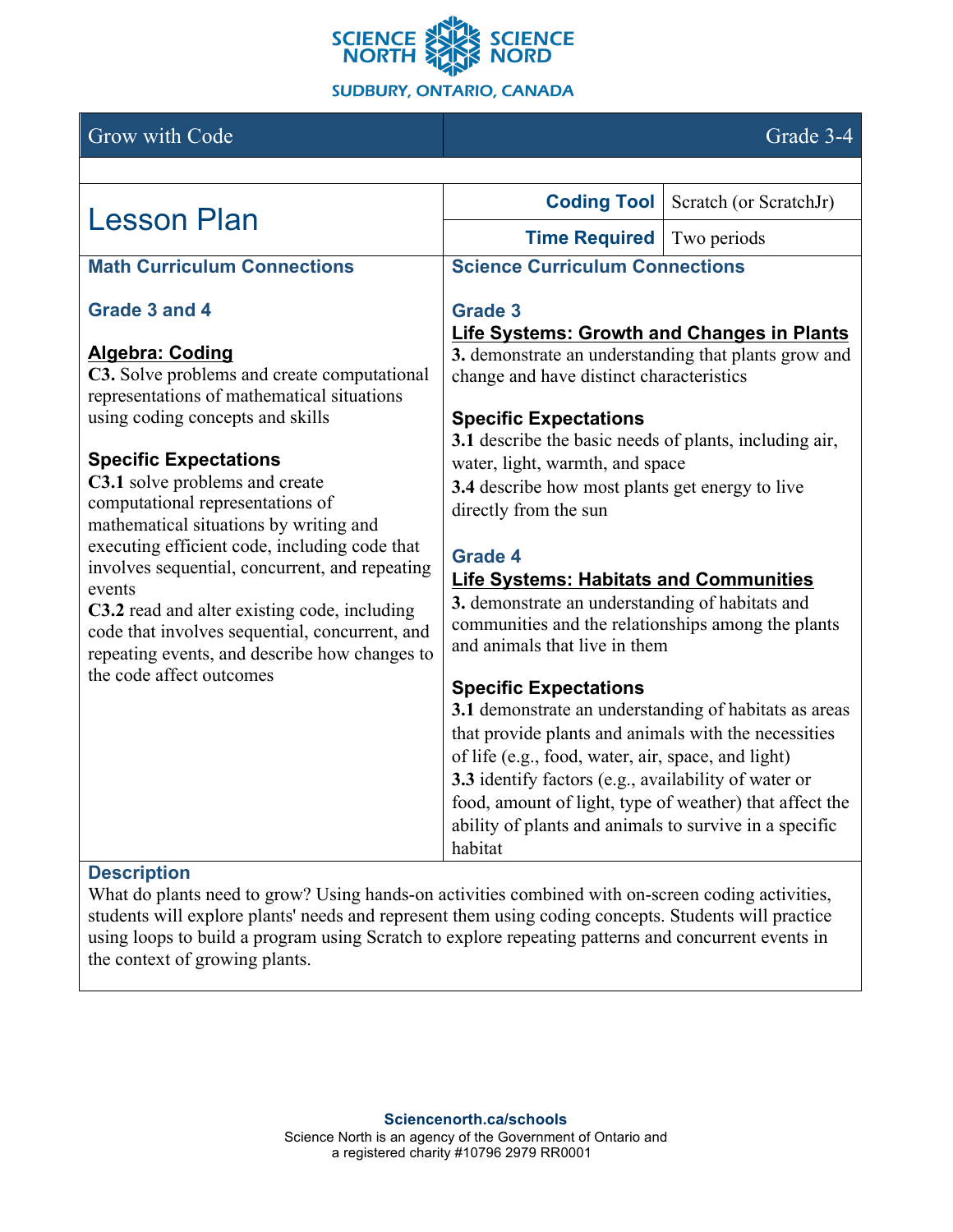

### **SUDBURY, ONTARIO, CANADA**

| <b>Success Criteria</b>                                                                                                                                                                                                                                                                                                                           | <b>Materials and Media</b>                                                                                                                                                                                                                                             |
|---------------------------------------------------------------------------------------------------------------------------------------------------------------------------------------------------------------------------------------------------------------------------------------------------------------------------------------------------|------------------------------------------------------------------------------------------------------------------------------------------------------------------------------------------------------------------------------------------------------------------------|
| By the end of this lesson, students should be<br>able to describe and assign events as either<br>sequential or concurrent. They should be able<br>to use coding controls such as loops to<br>describe repeating events, and explain, using<br>coding algorithms, programs that include<br>sequential, concurrent, nested, and repeated<br>events. | Computer or iPad with access to Scratch (or<br>$\bullet$<br>Scratch Jr if using Coding Activity Variation)<br>Grow with Code Handout<br>$\bullet$<br>Grow with Code Coding Guide or Grow With<br>٠<br>Code Variation – Scratch Jr Coding Guide for<br><b>Beginners</b> |
| <b>Computational Thinking Skills</b>                                                                                                                                                                                                                                                                                                              |                                                                                                                                                                                                                                                                        |

This lesson uses both a hands-on unplugged activity and an online block-based coding exercise to reinforce the concepts of algorithmic thinking and loops.

In the unplugged activity, students will explore the logic of sequential, concurrent, and nested events to see how rearranging the set of instructions in code (the algorithm) affects the output. They will also practice using loops to repeat events and make code more efficient. The **Grow with Code Handout** provides exercises that allow students to practice applying these concepts to instructions relating to plants and plant growth.

In the online activity, students will be able to combine coding concepts to examples of factors that affect plant growth in the environment. They will build and modify code using sequential, concurrent, and nested events, as well as control structures such as loops and conditional statements, to describe how the appearance of a plant sprite (output) changes, when it interacts with other graphical elements in the program.

The **Grow with Code Coding Guide** document for this lesson includes a detailed step-by-step procedure for using Scratch.

For a simplified version of this activity for beginner coders, there is also a step-by-step **Grow with Code Coding Guide for Beginners**, which uses Scratch Jr., a free block-based coding application with illustrated blocks in place of text.

### **Introduction**

### **Introduction to Algorithmic Thinking**

In coding, an algorithm is a set of steps (or instructions) that tells a computer program how to accomplish a task. Using good algorithms — writing good instructions — lets you create interesting and important programs.

A computer program cannot interpret instructions and make their own decisions like humans do. They can only follow instructions exactly as they are written. They can't add steps or change their order. So, it's important that, when you plan your code, you arrange your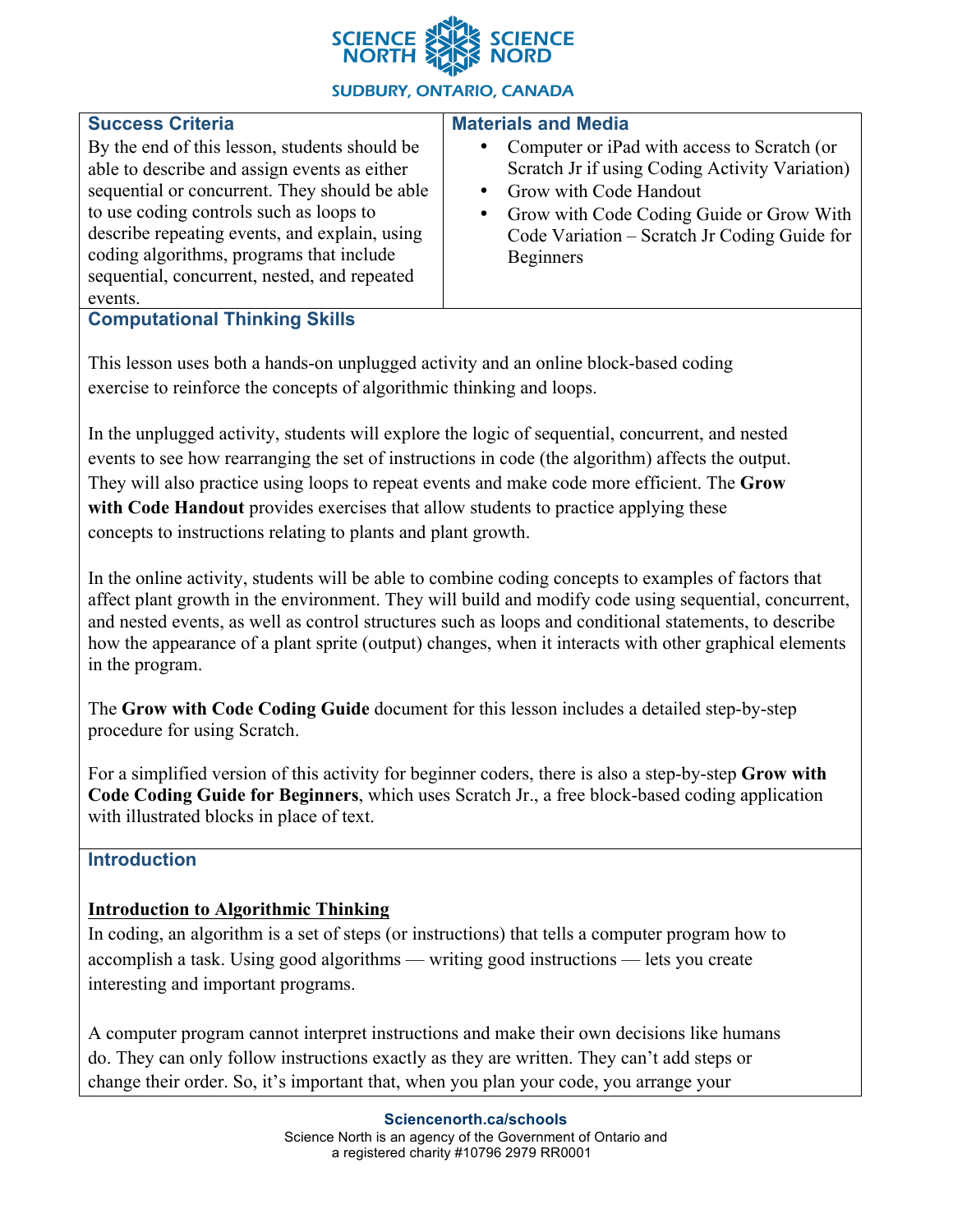

**SUDBURY, ONTARIO, CANADA** 

instructions in a way that is clear, specific, and following the correct sequence.

**Sequential events** are steps that occur one right after the other. A computer program will start at the first step in the sequence, continue to the second step, then the third, and keep going in order until the final step is reached.

**Concurrent events** are steps that occur at the same time or during overlapping periods of time. In this lesson, we will be describing concurrent code in both the unplugged activity and in the Scratch coding activity by creating separate programs start at the same time.

**Repeated events** are described in code using loops. The set of instruction contained within a loop will repeat until a condition is met to tell the computer program to exit the loop and move on to the next steps of the algorithm. The condition of the loop might be to repeat forever, to repeat for a set number of cycles, or until an event occurs (e.g., a game might loop until all of the player lives are used up, at which point the program will exit the loop to trigger a "Game Over" screen).

**Nested events** are control structures, like loops and conditional statements, that are placed inside other control structures. An example of this would be a loop nested inside a loop. Nesting is useful for simplifying a program and making the code more efficient. In this lesson students will explore loops nested inside of loops during the unplugged activity, and conditional statements nested inside loops in the online coding activity.

Pseudocode is the process of writing out code offline, to help plan for what will be input with the computer later. Using pseudocode helps make code more efficient as it eliminates potential errors before investing too much time into the programming language. Students will practice planning their code by writing out instructions, incorporating control structures such as loops to describe repeated events, and clearly identify concurrent sets of instructions.

### **Introduction to Growth and Changes in Plants**

We can describe plant growth as a sequence or series of steps with a specific order. For example:

- 1. A seed is planted and watered.
- 2. The seed germinates and becomes a seedling with roots and a sprout.
- 3. The seedling grows into an adult plant with a stem and leaves.
- 4. The adult plant produces flowers.
- 5. The flowers are pollinated by insects, animals, and with help from the wind.
- 6. The pollinated flowers produce fruit.

We can also describe plant growth using loops, since the steps involved in plant growth repeat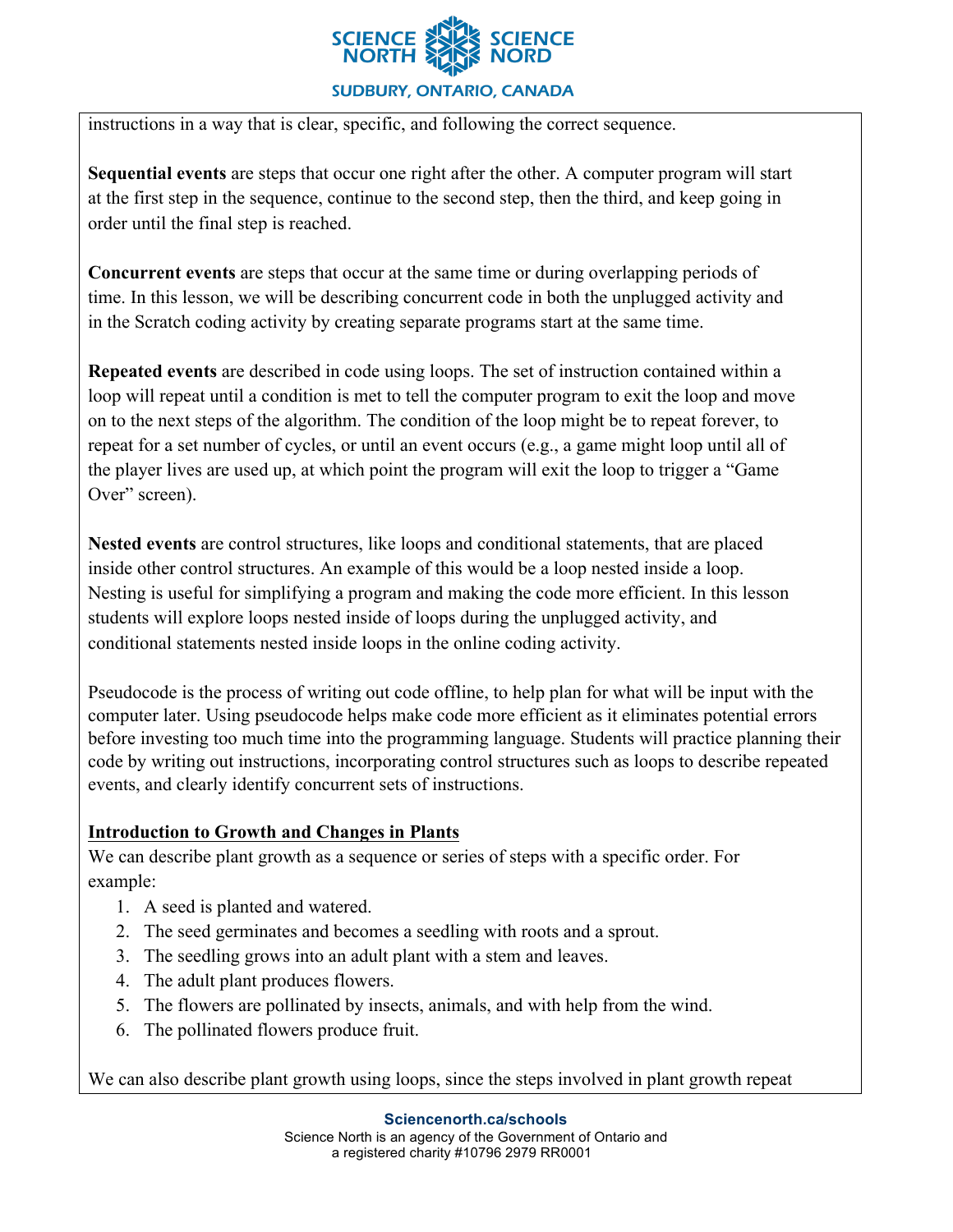

to form a cycle. For example:

- 1. A seed is planted and watered.
- 2. The seed germinates and becomes a seedling with roots and a sprout.
- 3. The seedling grows into an adult plant with a stem and leaves.
- 4. The adult plant produces flowers.
- 5. The flowers are pollinated by insects, animals, and with help from the wind.
- 6. The pollinated flowers produce fruit.
- 7. The fruit contain seeds that are spread by animals and dropped fruit.
- 8. Return to step one.

In this lesson, students will practice building and modifying algorithms, and they will apply this learning to describe the steps involved in plant growth.

### **Action**

# **Unplugged Activity**

The goal of this unplugged activity is to introduce the concepts of sequential versus concurrent events and the use of loops to repeat events. The activity will use a form of pseudocode to describe code as sets of instructions.

### **Part one: Sequential Steps**

In coding, an algorithm is a series of instructions, or steps. Programs will read and execute your code in the order that you write it — so your order, or sequence, is important!

Let's look at a simple set of instructions.

Write the following instructions on the board and draw a box around the steps:

- 1. Stand up
- 2. Clap your hands
- 3. Clap your hands
- 4. Clap your hands
- 5. Sit Down

What are these instructions telling us to do? How would you follow these instructions?

Demonstrate the first sequence (described in the example above) by writing out the steps on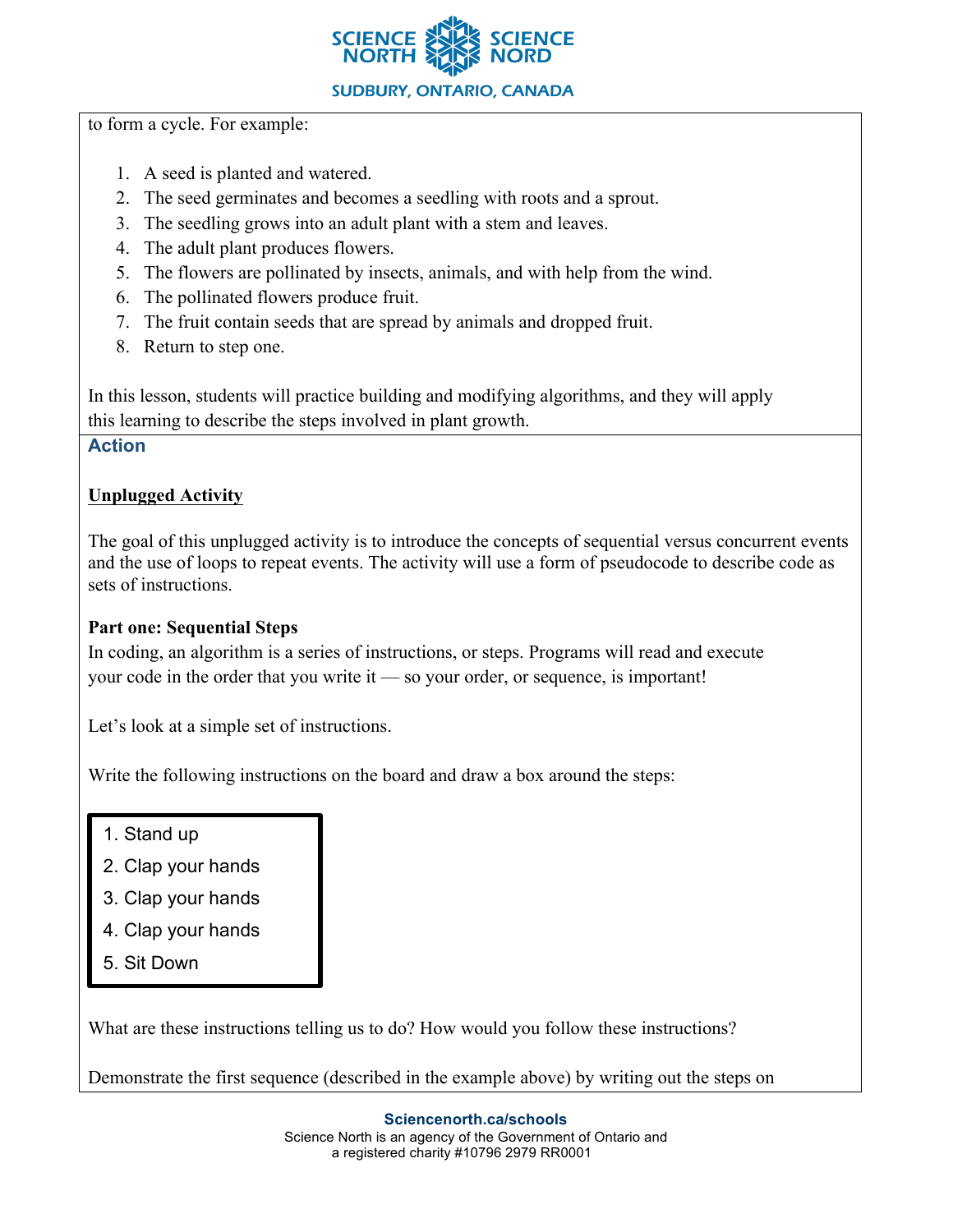

the board and having students execute the moves in order. Repeat this activity with students selecting new movements and their sequence.

### **Part two: Adding Loops (repeating steps)**

In coding, we use loops as an instruction to repeat steps. This makes the code more efficient and easier to read than if we wrote out our steps again and again (compare the difference between saying "take one step forward three times" and "take one step forward then take one step forward then take one step forward").

For example, we can make the sequence from our first exercise more efficient by adding a loop. So, instead of writing out the step "clap your hands" three times, we only need to write it out once and use a loop to communicate that we are going to repeat that step three times.

We will represent our loop with a circle drawn on the board. Every step contained within the circle will be repeated. We will indicate the number of times that we are repeating the steps by writing a number next to the loop circle. It would look something like this:



Have students execute the moves in these instructions. The result should be the same as our first sequence, but with fewer steps. Repeat this activity with students selecting new movements and their sequence. Have them experiment with how many steps they place inside a loop and the number of repetitions that they assign to the loop.

What happens if they place a loop around the entire set of instructions? (Answer: the entire set of instruction gets repeated.)

What happens if you nest loops (e.g., put loops inside of loops)? If we place a loop around the example above: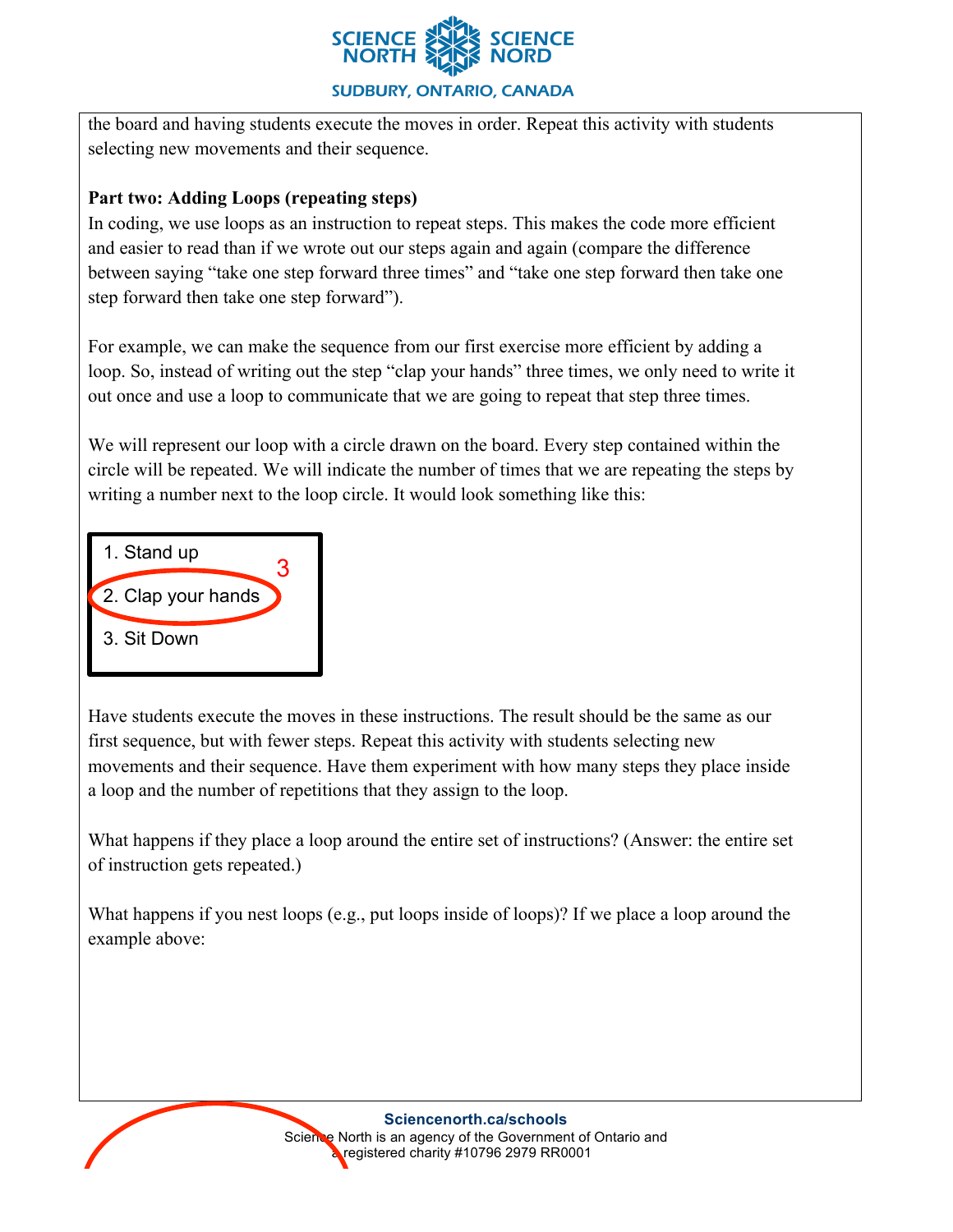



Now students would have to repeat the sequence (stand up, clap hands three times, sit down) twice (stand up, clap hands three times, sit down, stand up, clap hands three times, sit down). Note that this loop treats the entire sequence as a unit (e.g., the new loop does not mean that you clap your hands six times in a row before moving to the next step).

### **Part three: Concurrent Steps**

In our previous two exercises, we are executing our steps one at a time, in order. But what do you do if you want to tell your program to do two things at the same time?

We will indicate concurrent programs by drawing the steps that we want to have happen at the same time in side-by-side boxes.

For example, say that we want to instruct our program to count to ten out loud at the same time that they run our original stand up - clap your hands – sit down program:

**Event** 1: **Event** 2:



Note: Students may suggest describing the program for Event 2 as a series of steps (e.g., 1. Say "one" out loud, 2. Say "two" out loud, etc.) and this is also acceptable.

Demonstrate the above example to by writing out the concurrent sequences on the board and having students execute the instructions from both Event 1 and Event 2 at the same time.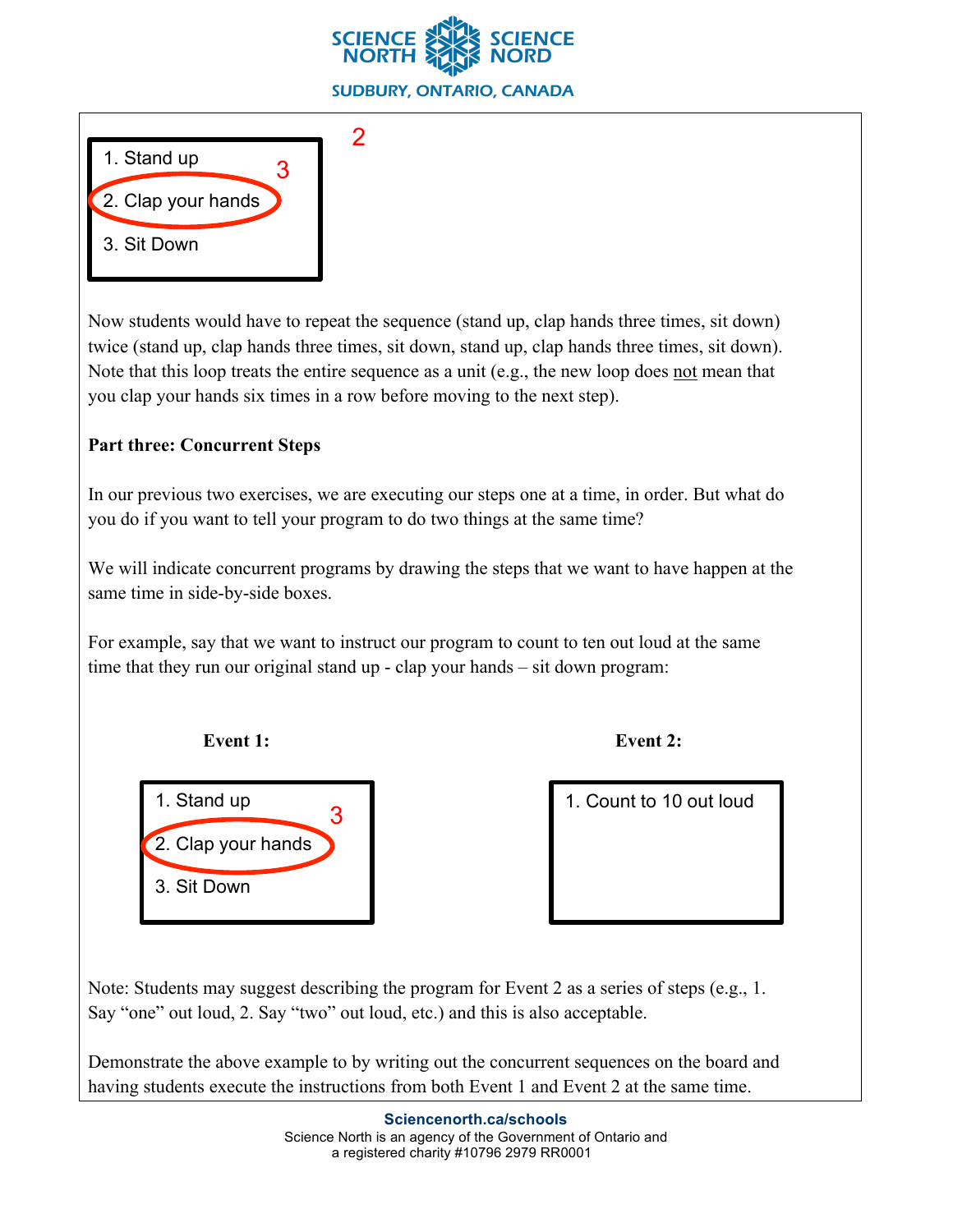

Repeat this activity with students selecting the movements and their sequences.

## **Part four: Putting it all together**

Now that students have practiced using sequential and concurrent events, loops and nested loops, encourage them to apply this learning by building a dance (consider: how would you describe the instructions for dances like the hokey pokey?). This can be done with breakout groups who then present their dance codes to the class for everyone to try by following their code.

If a student group's dance instructions are unclear or result in a dance different than what the students had intended, then there is a great opportunity as a class to "debug" the dance moves. Usually this involves simplifying instructions (e.g., making sure that each step only describes one action) and separating complicated instructions into shorter, concurrent events.

For example: if a dance includes a step such as "raise your right arm and shake it" the debugging process might look like this:

- Clarify: are you raising your right arm **AND THEN** shaking it? If so, this step should be separated into two steps in the same sequence (1. Raise your right arm; 2. Shake your right arm)
- Are you raising your right arm **WHILE** shaking it? If so, then these steps should be broken into concurrent events



1. Lift right arm **1.** 1. Shake right arm

Remind students that when they are planning their code, that they can write out their algorithms using this sort of format to help map out their instructions on paper before moving to the coding software.

The **Grow with Code Handout** provides additional exercises for students to describe instructions using sequential, concurrent, and repeating events.

# **Coding Math Activity**

The goal of the coding activity is to use the block-code application Scratch to create a plant sprite that will "grow" (increase in size) when it touches factors (sunlight, water) that support plant growth. This code will allow students to practice using loops and nested events.

A detailed step-by-step guide to building this program in Scratch, including opportunities for